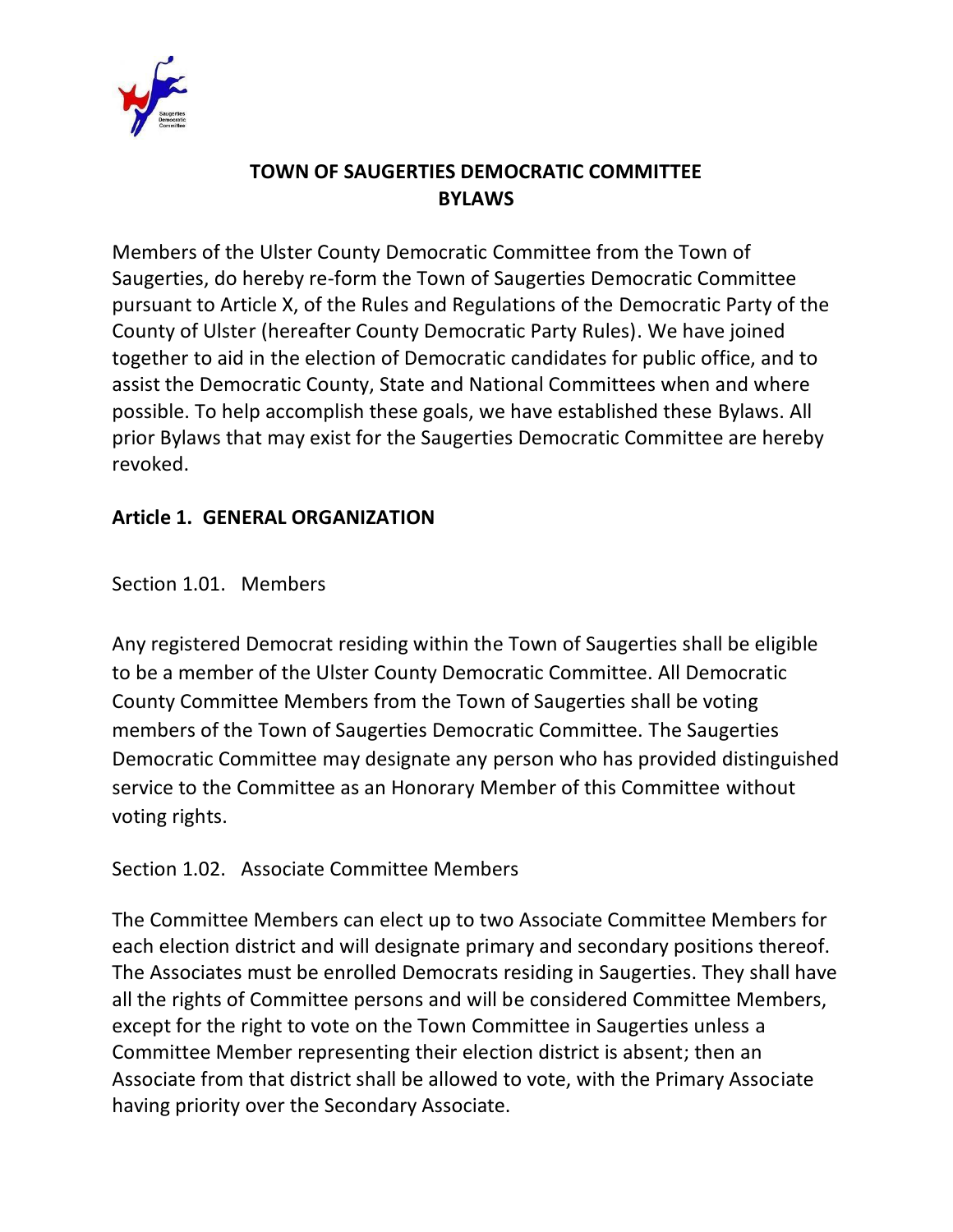#### Section 1.03. Filling a Vacancy

In the event of a vacancy in a Committee seat due to death, declination, disqualification, resignation or removal, the Committee shall notify all enrolled Saugerties Democrats through the local newspaper, and all Committee electronic media outlets, that a vacancy exists and that they are eligible to fill that vacancy. The following procedure shall be used to fill any vacancy:

- a. An enrolled Democrat in the Town of Saugerties may inform a Member of the Committee or the entire Committee at one of its regular meetings that they would like to join the Committee as an Election District representative, or as an Associate Member;
- b. The Secretary shall provide a copy of the Bylaws of the SDC and the County Democratic Party Rules and the description of the Duties of SDC Members approved by the Committee to any applicant who wishes to join the Committee;
- c. A person who wants to join the Committee shall have in the preceding 12 months attended two monthly meetings of the Committee to observe how it functions;
- d. After the applicant attends two meetings and still expresses an interest in becoming a Member, the Committee shall refer the applicant to the standing Search Committee which will arrange for one and preferably two members of the Search Committee to meet with the applicant prior to the next regular meeting of the full Committee;
- e. The applicant will be asked to share their interest in serving and what they see themselves contributing to Committee activities. The Search Committee member(s) will answer any questions from the applicant and shall ensure they understand the responsibilities of a Member;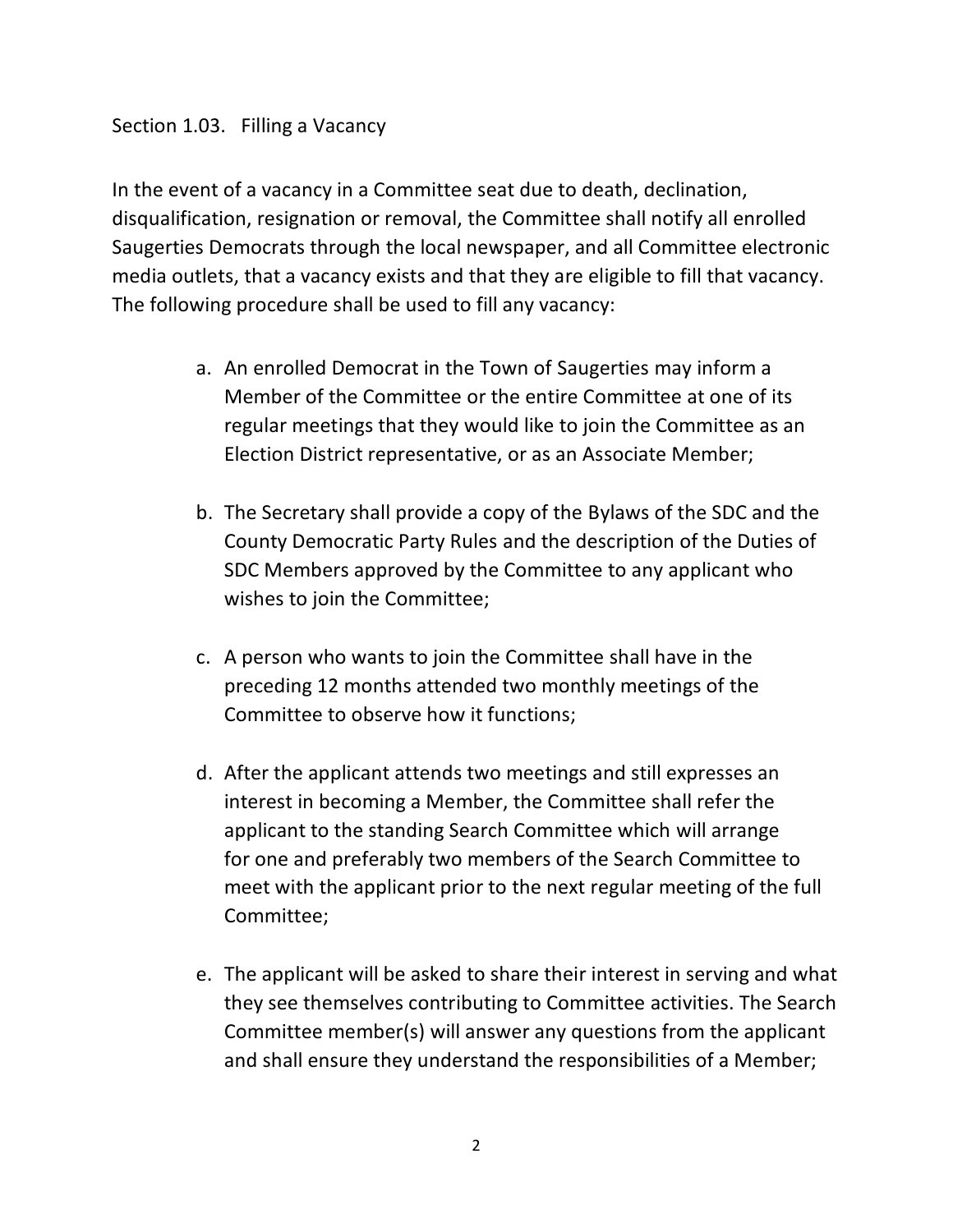- f. At the next regular meeting of the full Committee, a Member of the Committee may move to have the applicant join the Committee as a regular or Associate Member for a specific Election District in which there is a vacancy in either position, and another Member must second the motion;
- g. The applicant will present themself at the meeting to describe their motivation for joining and their background, and to answer any relevant questions the Members may have;
- h. If the motion is approved by the full Committee by a majority vote at which a quorum is present, the applicant will become a Member or Associate Member of the Saugerties Democratic Committee in the designated Election District until the next biennial election of Committee Members; and
- i. The decision to admit or reject an applicant shall be made by secret ballot, if requested by the applicant or a Voting Member of the Committee.
- j. Upon written request and recommendation by the Saugerties Democratic Committee, the vacancy will be filled for the remainder of the term through a vote of the County Committee or Executive Committee pursuant to County Democratic Party Rule Article II Section 7(b-d).

#### Section 1.04. Meetings

A set day and time for monthly Saugerties Democratic Committee meetings will be established in September on an annual basis; the set date will be subject to change only for unforeseen circumstances. An annual schedule of meetings will be provided to all Committee Members and will be submitted to the local newspaper. For meetings of the Committee other than the regularly scheduled monthly meetings, the Secretary shall give all Members a ten (10) day notice of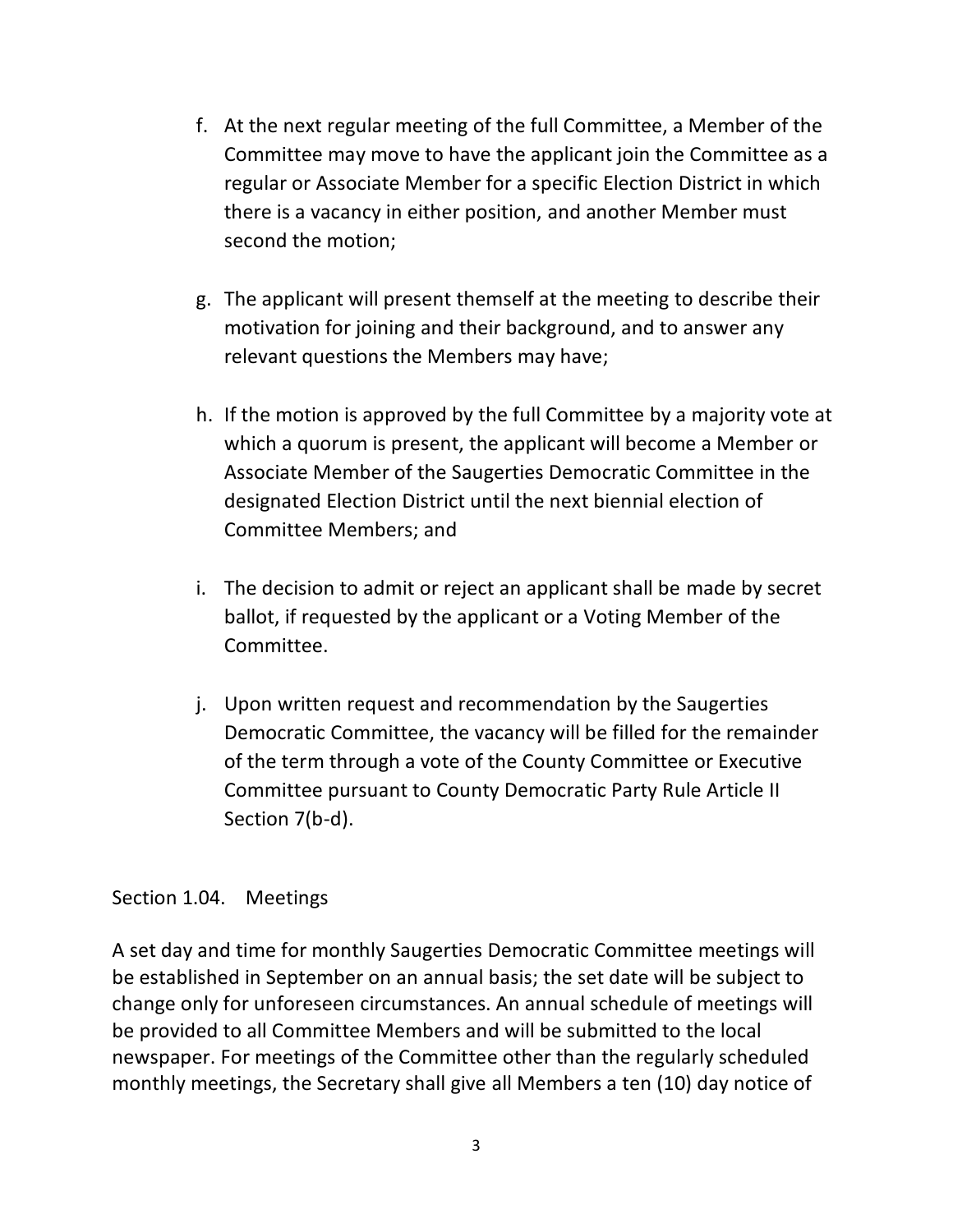the meeting in writing, unless the Committee by majority vote shortens the notice period for that specific meeting.

Section 1.05. Quorum

- a. A quorum shall be forty percent (40%) of the members of the Committee. Associates will be counted in a quorum if they are eligible to vote.
- b. Committee Members are expected to attend all meetings in person, except when excused by the Chair for good cause. A Member excused for good cause may be counted present by attending the meeting through the use of telecommunications (virtually) at which virtual technology provides visible sight of the Committee Member where they can participate, be heard and vote. Virtual presence will be counted in the quorum tally.
- c. Where necessary, such as in a medical emergency or pandemic, a virtual meeting of the full Committee may be held. In all such cases, virtual attendance must provide visible sight of the Committee Member where they can participate, be heard and vote. Virtual presence will be counted in the quorum tally.

Section 1.06. Public Meetings

Meetings will be open to the public except when closed by a majority vote of the Committee Members present.

Section 1.07. Special Meetings

Special meetings may be held by vote of the membership at a previous meeting, or by direction of the Town Chair, or by notice to Committee Members from at least five (5) Committee Members, stating the nature of the business to be brought before the special meeting. All Committee Members must receive notice in accordance with Section 1.04.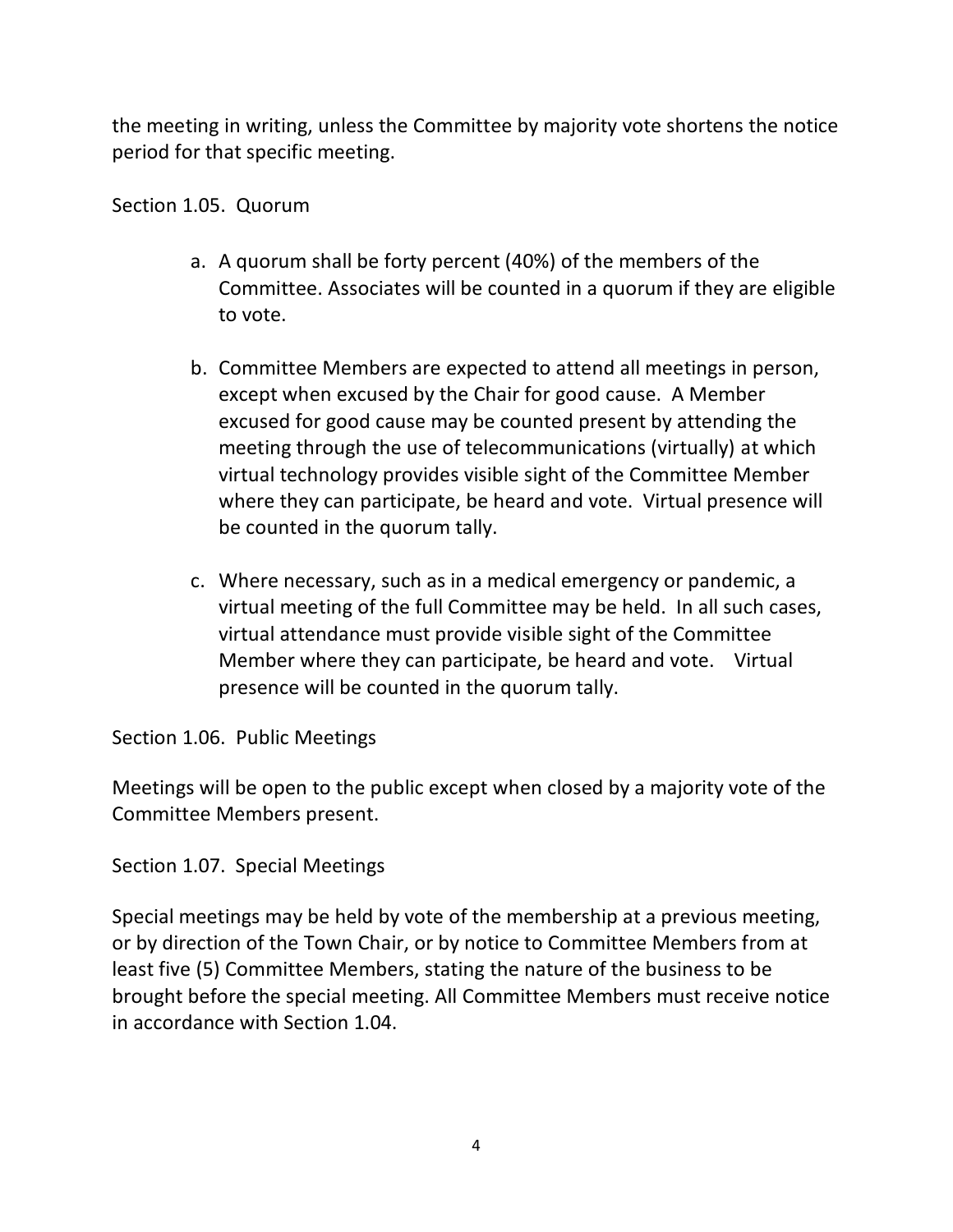Section 1.08. Voting

Each Member of the Town Committee shall have one vote and there shall be no weighted voting. The Town Committee shall act according to the majority vote of those Members in attendance. There shall be no voting by proxy. The normal method of voting on all questions except votes for contested elections, endorsements or nominations shall be 'viva voce' (word of mouth), but a secret roll call may at any time be ordered by the Chair or had on demand of one-tenth (1/10th) of the Members present.

a. Endorsement Vote: When candidates seek the endorsement of the Saugerties Democratic Committee to run for a specific office, approval of a candidate requires two-thirds (2/3) of the total eligible voting Members of the Committee.

 (i) Notification that the endorsement vote will occur must be sent to each Committee Member at least ten (10) and no more than thirty (30) days prior to the vote;

 (ii) A quorum for a meeting that votes on an endorsement shall be one half (1/2) of all Members of the SDC eligible to vote when the vote is taken;

 (iii) Any SDC Member may request that the vote be taken by secret ballot and upon such a request, the vote shall be taken by secret ballot;

 (iv) A Member of the SDC does not need to be present when the vote to endorse is taken, but they must have delivered their ballot to the Committee's Secretary by 6 pm on the day of the meeting in a blank sealed envelope. That blank sealed envelope must be placed inside a second sealed envelope bearing the voter's name, signature and address.

 (v) A majority vote of the Members present may extend the voting deadline until midnight two days after the meeting and the vote may be submitted to the Secretary as provided in subsection (iv) or by e-mail.

 (vi) Immediately after the vote is tallied, the Chair shall announce the result.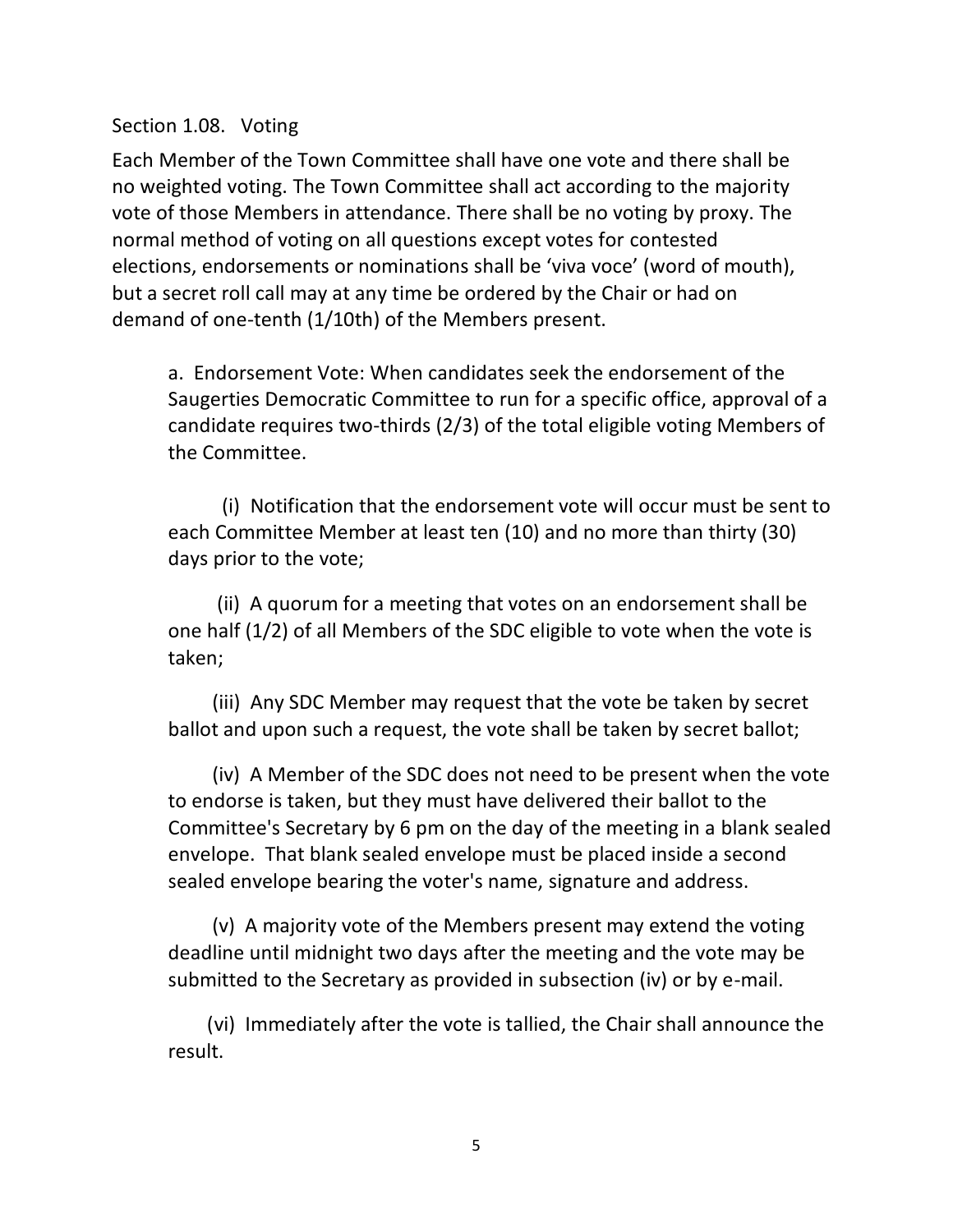b. Contested Elections: Procedures for contested elections, endorsements or nominations shall proceed in a manner consistent with Article V, Section 6(b) of the County Democratic Party Rules (except that weighted voting shall not be used and each Committee Member shall have one vote) as set forth below:

(i) In the event of two competing candidates, each voting Member shall cast their vote for one candidate via paper or electronic secret ballot if provided for.

 (ii) In the event of three or more competing candidates, ranked choice voting shall be the method of voting, using the following procedure, via paper or electronic secret ballot:

(a) Every voter is given a ballot.

(b) Voters may write up to 3 candidates on their ballot, numbered in order of preference.

(c) When voting is completed, the vote tellers divide the ballots into piles according to the first choice listed on the ballot.

(d) The vote for each candidate is counted.

(e) If any candidate has more than 50% of the total vote, that candidate is declared the winner except for endorsement votes in which case a candidate must receive at least 2/3 of the votes to be declared the winner.

 (f) If no candidate has more than a 50% majority or 2/3 of the vote, the candidate who received the fewest votes is eliminated and the pile of ballots listing that candidate first is reallocated as follows:

i) The eliminated candidate's name is crossed off.

ii) The ballots are distributed to the piles of remaining candidates listed.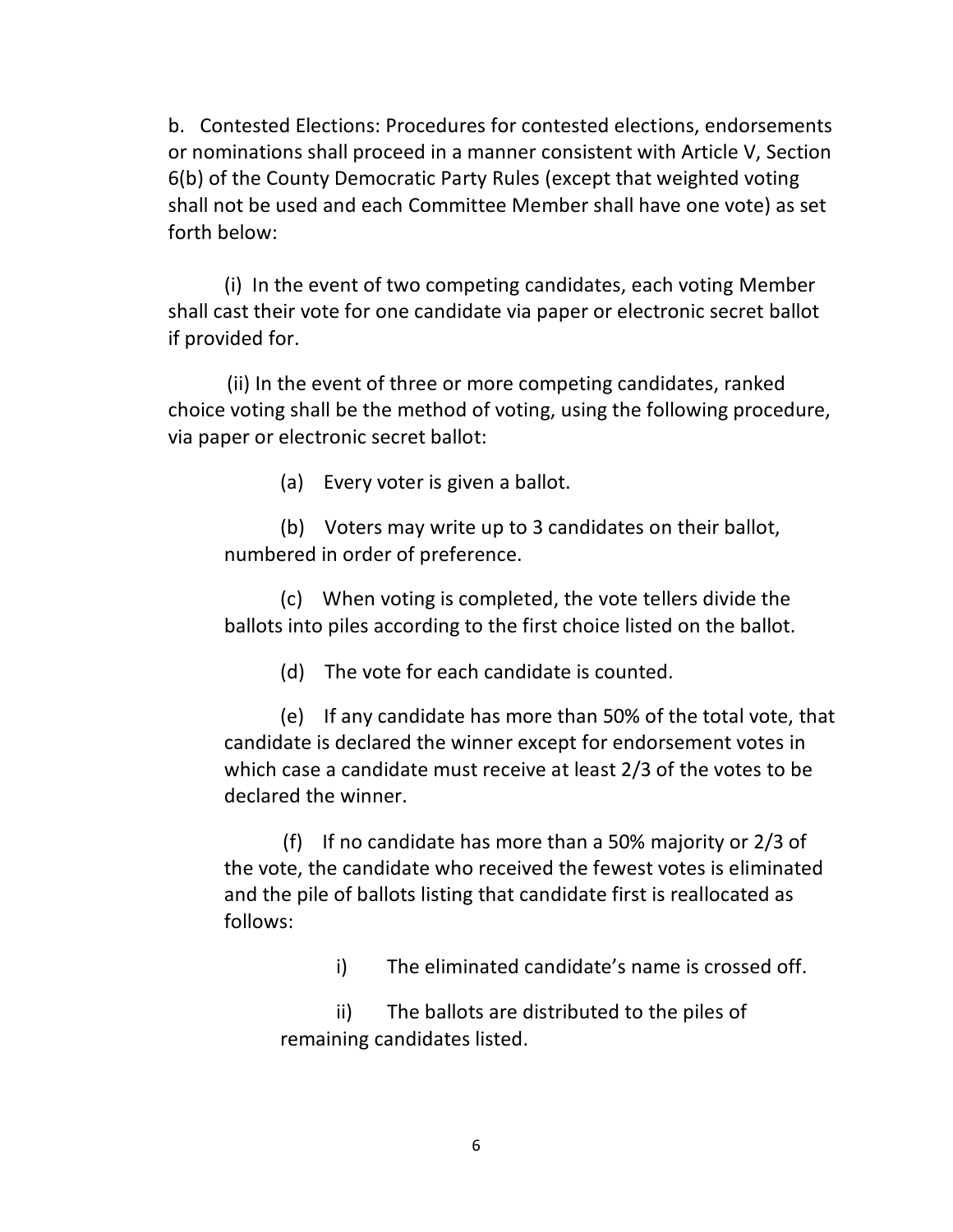iii) The votes are counted and the total is added to the already recorded total for the remaining candidates.

iv) Return to step b.(ii)(e) above to determine the outcome. If a winner has not been determined proceed according to step b(2)(f) until a winner is determined.

v) If two persons are tied for the least popular position, they both will be eliminated and their second and third place votes will be distributed to the remaining candidates, and counted and added to the totals for the remaining candidates. If one of those remaining candidates meets the required total under step b(ii)(e) that person is declared the winner. If not, the remaining candidate with the fewest votes would then be eliminated, and the count would continue pursuant to step b(ii)(f).

c. Nominations: Nominations for a slate of candidates shall not include candidates in contested elections.

d. Immediately after the vote is tallied, the Chair shall announce the result.

Section 1.09. Removal

A Town Committee Member may be removed for disloyalty to the party or corruption in accordance with the provisions of Section 2--116 of the Election Law and Article XII, Section 1 of the County Democratic Party Rules.

Section 1.10. Absences

Attendance at Committee meetings is a responsibility of Committee Members. If a Committee Member cannot attend a meeting, their reason for being absent should be communicated to the Secretary or another Officer of the Committee. If a Member misses three (3) consecutive meetings without excuse, they may be asked by the Chair pursuant to a majority vote of the Committee to resign their Committee seat so that the vacancy can be filled by another Saugerties Democrat.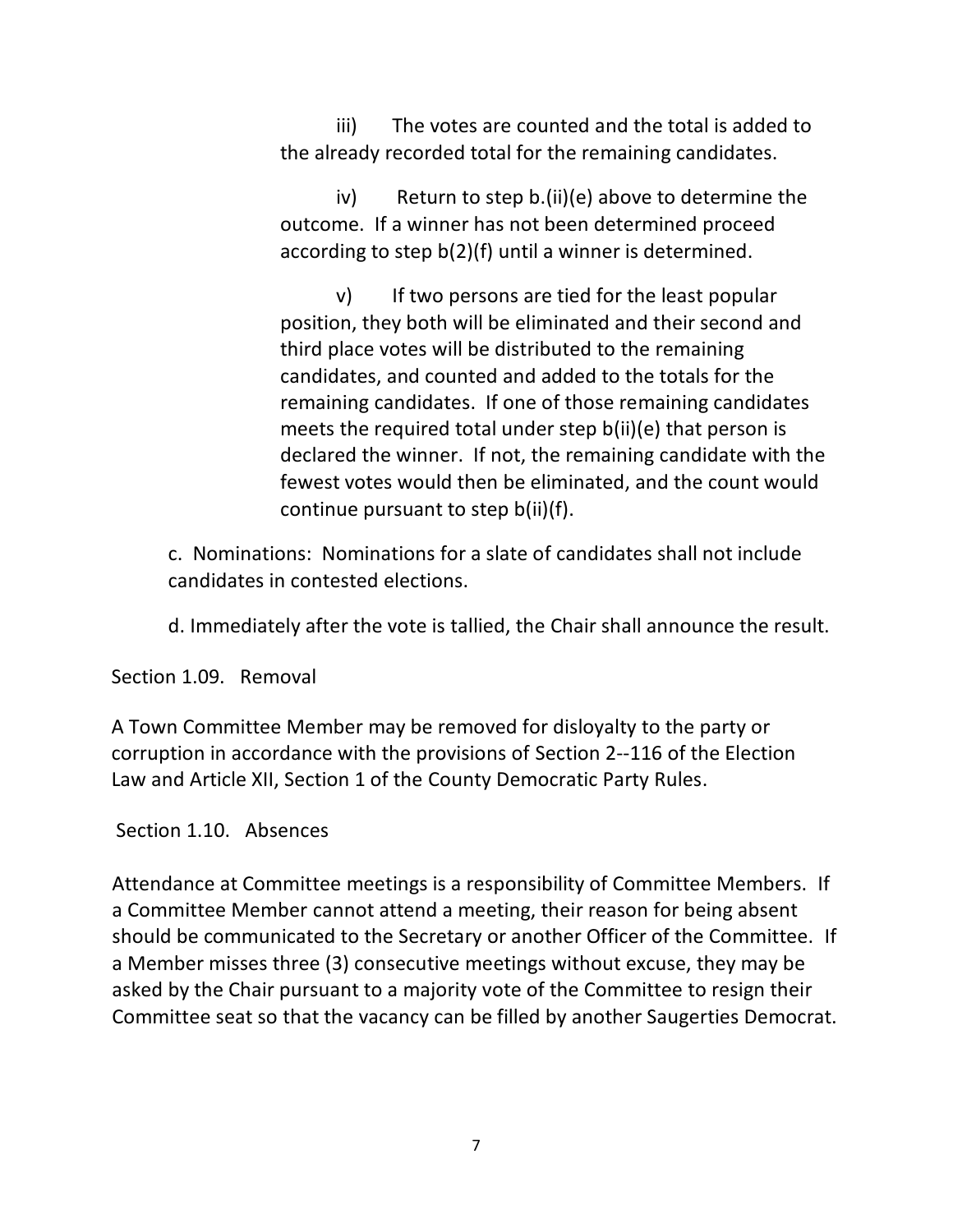# **Article 2. Election of Officers**

Section 2.01. Qualifications

Election of officers shall be pursuant to Article X, Section 2 of the County Democratic Party Rules. Officers must be residents of the Town of Saugerties and enrolled Democrats, but need not be Committee Members.

# Section 2.02. Nomination

At the next regular meeting following the County Organizational meeting, after the primary at which the Saugerties Committee Members are elected, they shall meet and elect, by majority vote of the Members present and eligible to vote, their officers for two-year terms. All nominations shall be made by Members of the Committee.

# Section 2.03. Meeting Notification

At least fifteen (15) days' written notice of the meeting to elect officers must be sent to each Committee Member by e-mail or regular mail as well as notification to the public through social and print media.

# Section 2.04. Organizing Meeting

The outgoing Chair, or in their absence or failure to attend, any Member of the Committee, shall call such meeting to order and the Members present shall, by a majority vote, elect a temporary Chair and Secretary to conduct such meeting until the election of new officers. Fifty percent (50%) of elected Committee Members shall constitute a quorum. The method of voting shall be one person, one vote, and the candidate receiving a majority of the votes cast by the Members present shall be declared elected. In the event that there are more than two candidates for one position, the ranked voting procedures outlined in Article 1, Section 1.08 above shall be used. (Each candidate shall be entitled to appoint one teller to canvass the ballots.)

Section 2.05. Certificate of Election

The temporary Chair and Secretary of the election meeting shall execute a certificate of election of the new officers. This certificate shall be filed with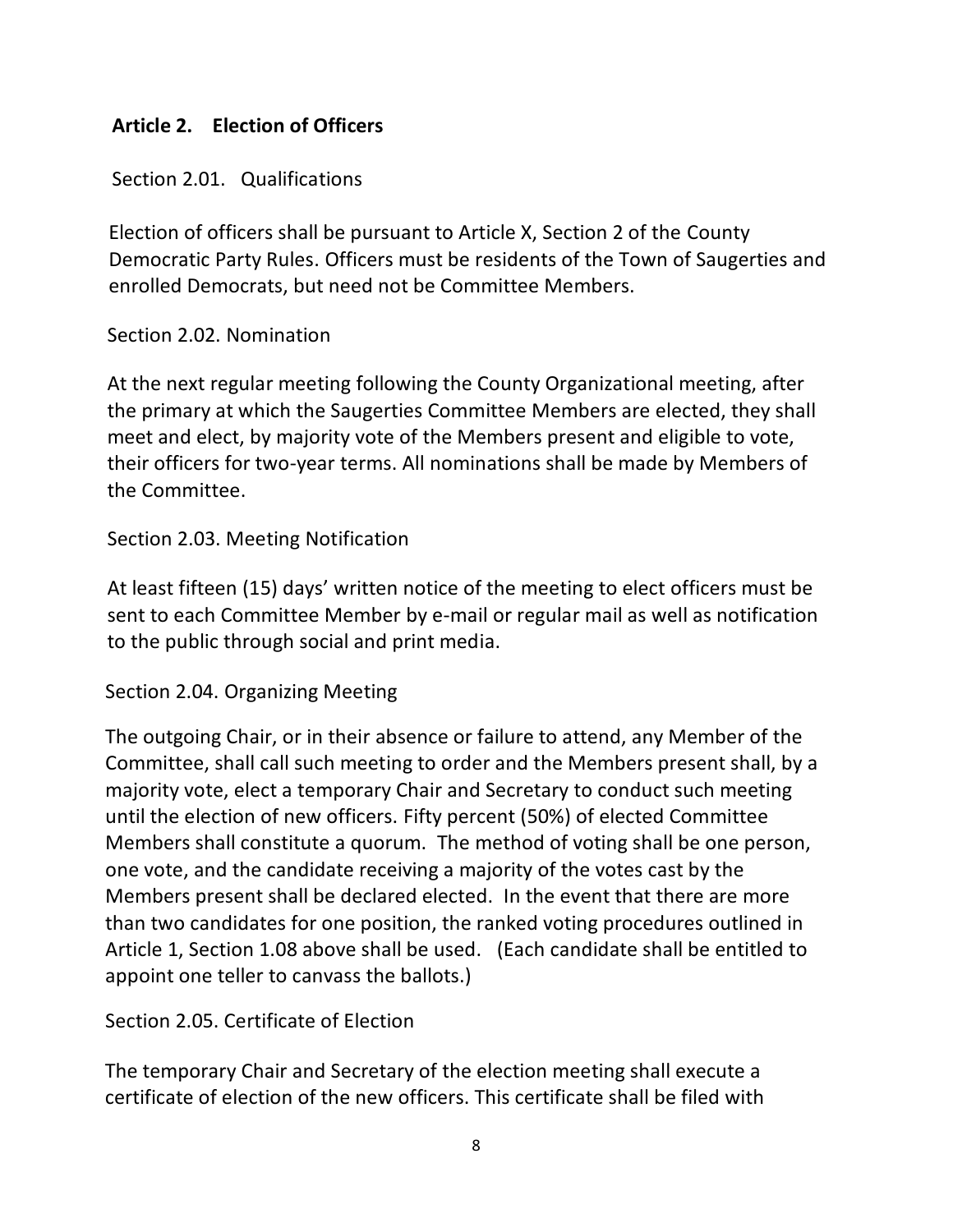the Chairperson of the Ulster County Democratic Committee and the Ulster County Board of Elections within three days after the election meeting.

# **Article 3. Officers**

Section 3.01. Officers

The officers of the Saugerties Democratic Committee shall be the Chair, 1st Vice Chair, 2nd Vice Chair, Secretary and Treasurer.

Section 3.02. Filling Vacancies

Vacancies in the offices shall be filled by election at the regular monthly meetings following the vacancy, and upon written notice thereof to the public and all Members of the Committee in accord with the requirements of Article 2, Section 2.03 above.

Section 3.03. Duties of Officers

- a. The Chair shall preside at all Committee meetings. They shall serve on the County Executive Committee and shall attend and report on all meetings of the Democratic County Committee. They will serve as a liaison for the Saugerties Town Committee with the County Democratic Committee and other town committees in Ulster County. Additionally, the Chair shall be an ex-officio member of all subcommittees.
- b. The 1st Vice Chair shall assist the Chair in their duties, shall present themself as a different gender than that of the Chair, and shall serve as Acting Chair in the event of the Chair's temporary absence or disability. In addition, the 1st Vice Chair shall be an ex-officio member of all subcommittees.
- c. The 2nd Vice Chair shall assist the Chair in their duties, and shall serve as Acting Chairperson in the event of the Chairperson's and 1st Vice Chair's temporary absence or disability. They shall be an ex-officio member of all subcommittees.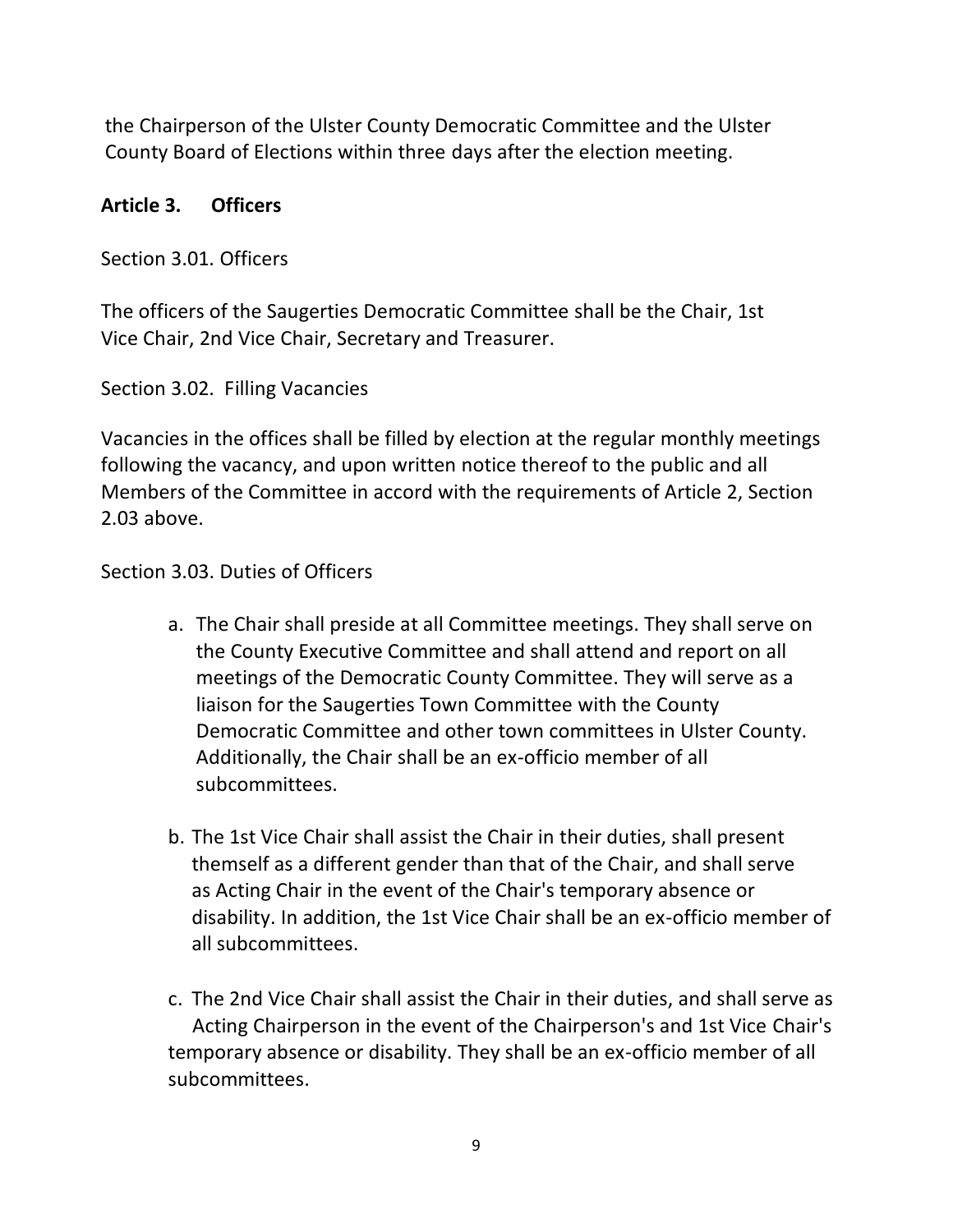- d. The Secretary shall be responsible for accurately recording the minutes of all Monthly, Special, and Executive Committee Meetings. A copy of such minutes shall be forwarded to the Chair within 7 days after the meeting, and sent to the Members of the respective Committees electronically or by mail, one (1) week before the next regular meeting, or as long before the next meeting as practicable.
- e. The Treasurer shall keep all funds of the organization, collecting and disbursing the same as directed. All funds shall be deposited in an account at a local banking institution in the name of Saugerties Democratic Committee. All withdrawals are to be made on the signature of the Chair or Treasurer for any amount up to \$100.00; expenditures of more than \$100.00 require the approval of the Committee. The Treasurer shall present an up-to-date financial report in writing at each monthly meeting, or when requested to do so by the Committee or Executive Committee. The Treasurer shall file a timely financial disclosure statement with the New York State Board of Elections.
- f. A Parliamentarian may be appointed by the Town Chair, and shall serve at the pleasure of the Chair. The Parliamentarian shall fulfill the duties of that office provided for under Roberts Rules of Order.

Section 3.04. Re-election of Officers

Officers shall be eligible for re-election pursuant to Article X Section 3 of the County Democratic Party Rules, and shall serve until their term expires, or their resignation, death or removal pursuant to the procedure set forth in Article III Section 3 of the County Democratic Party Rules. In the event of such a vacancy the officer shall be replaced by the Town Committee.

Section 3.05. Removal of an Officer

A Town Committee officer may be removed for cause from office in accordance with the provisions of Section 2--116 of the Election Law and Article III, Section 4 of the County Democratic Party Rules, except that all references in Section 4 to County shall be considered a reference to Town. The removal of an individual for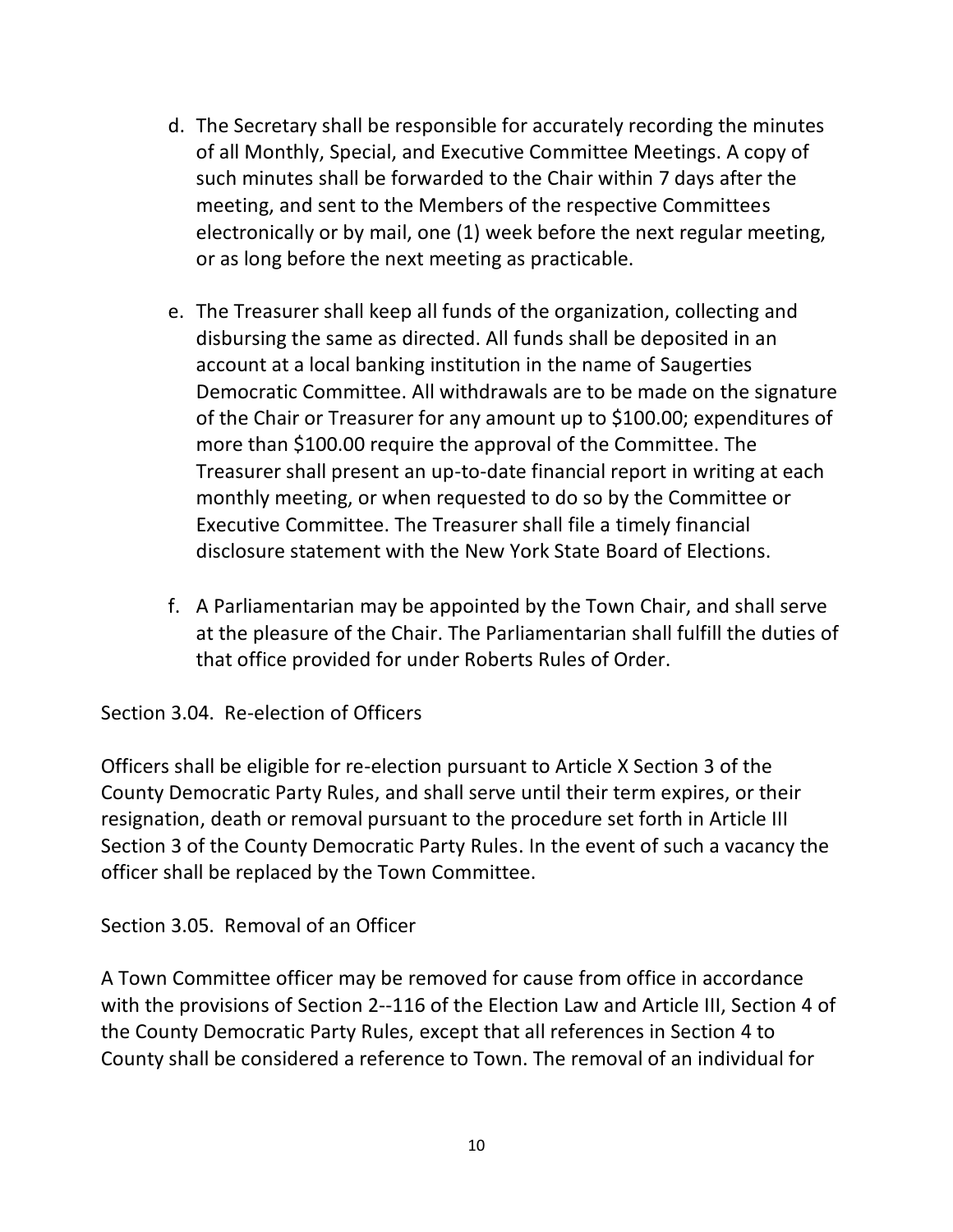cause as a Town Committee officer shall not necessarily affect their separate status as a member of the Saugerties Democratic Committee.

#### **Article 4. Saugerties Democratic Committee Subcommittees**

#### Section 4.01. Standing Subcommittees

The standing subcommittees shall be the Executive Committee, the Search Committee, the Voter Data Committee, the Fundraising Committee, the Program Committee and the Local Campaign Committee.

a. Executive Committee

The Executive Committee shall consist of the elected officers of the Town Committee.

b. Search Committee

The Search Committee shall meet throughout the year as necessary in order to screen potential candidates and present to the entire Town Committee a list of the same no later than February 1 of an election year. It shall also review applicants to be appointed to the Committee to fill vacancies between the biennial elections in accordance with Article 1, Section 1.03 of these Bylaws.

c. Voter Data Committee

The Voter Data Committee will be responsible for evaluating voter patterns and trends, recommending to the Committee strategies to increase voter turnout and favorable outcomes.

d. Fundraising Committee

The Fundraising Committee shall be responsible for raising sufficient funds for the Town Committee to carry out its purposes.

e. Program Committee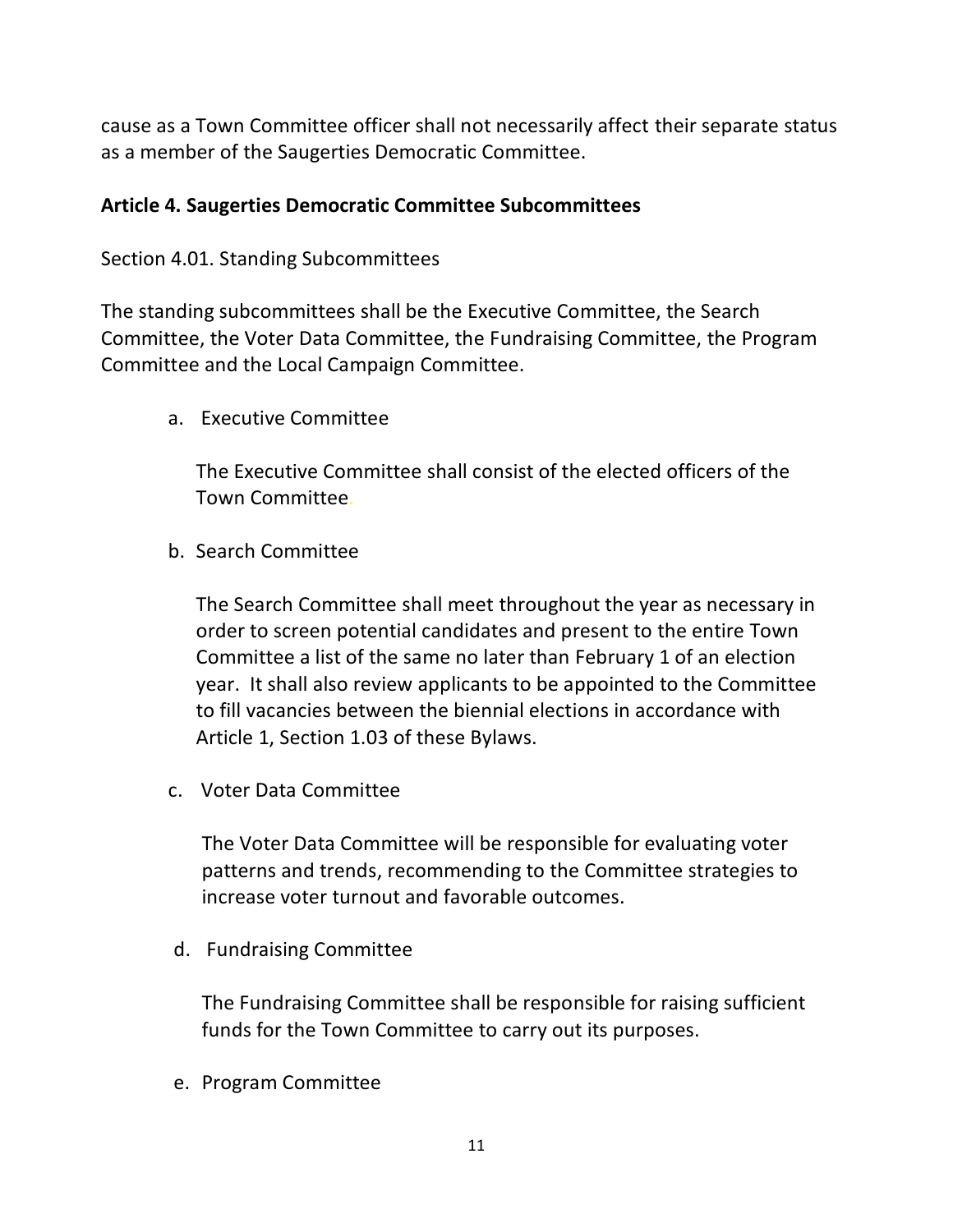The Program Committee will organize public events to educate the community and promote Democratic Party values.

f. Local Campaign Committee

The Local Campaign Committee shall create and update annually a Campaign Plan to assist candidates for local office to develop campaign plans and interface with the Committee and apply for financial support from the Committee.

g. Standing Subcommittees membership

The Town Committee shall approve the Chair and membership of Standing Subcommittees.

Section 4.02. Ad Hoc Subcommittees

An ad hoc subcommittee may be formed by a vote of the Town Committee. The Town Committee shall approve membership on ad hoc subcommittees, unless that power is granted by the Town Committee to the Town Committee Chair.

Section 4.03. Subcommittee Vacancies

Should the membership of the Subcommittee declare that a vacancy in an elected subcommittee seat or Chair occur, it should be filled by election at the next regular monthly meeting of the Town Committee.

# **Article 5. Miscellaneous**

Section 5.01. Committee Representation to the Public

No Member, except the Chair, may make a public statement on behalf of the Committee, or take public action on behalf of the Committee, unless said statement and/or public action made by a Member other than the Chair has been approved by the Town Committee in advance.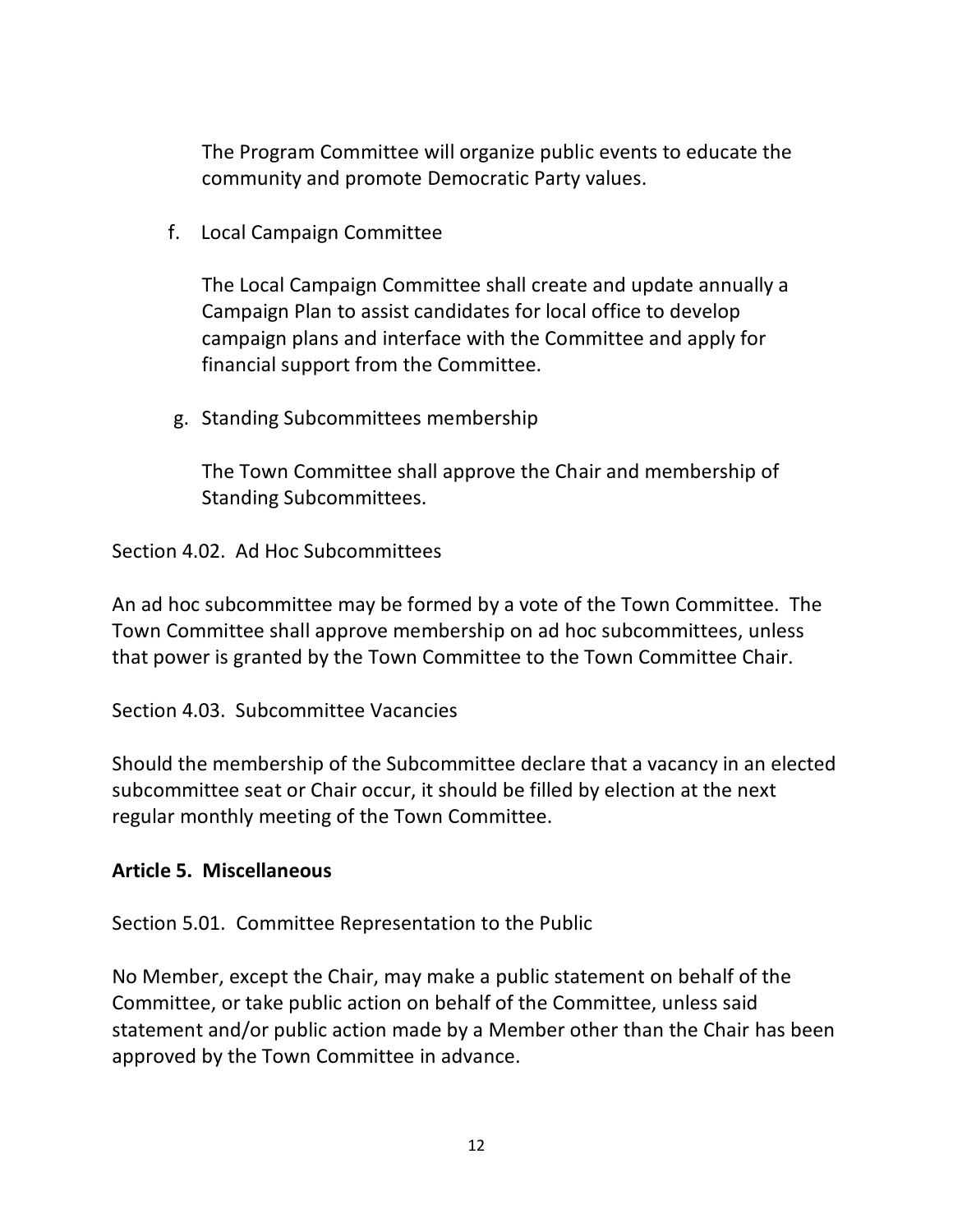#### Section 5.02. Precedence

- a. All procedures of this Committee shall be held in accordance with the Election Law of New York State.
- b. Wherever the foregoing Bylaws may be inconsistent with the County Democratic Party Rules, the latter shall prevail.

Section 5.03. Other Political Parties

- a. Officers, Members and Associate Members of the Saugerties Democratic Committee shall not:
	- (i) publicly oppose, by word or financial contribution, the election of any Democratic Party nominee for office in New York State; or
	- (ii) actively participate in the workings of a non-Democratic political party with ballot access in a policy role, as an officer, in a leadership position, as part of its process for endorsing candidates, as part of its fundraising activities or in any conduct that creates the appearance of a conflict of interest with their Democratic Party position.

b. In the event an enrolled Democrat believes that an Officer, Member or Associate Member has violated subsection a of this Section, the enrolled Democrat may refer that person to the Ethics Commission of the Ulster County Democratic Committee to initiate the Complaint procedure to see if the individual has violated Article XII Section 1 (b) and/or (g) by engaging in conduct that creates the appearance of a conflict of interest with their party position, and to impose such penalty as the Commission deems appropriate.

# **Article 6. Amendments**

Section 6.01. Procedures

Any amendment to these Bylaws shall be proposed and submitted in written form to the Town Committee. Proposed amendments shall be discussed at least once